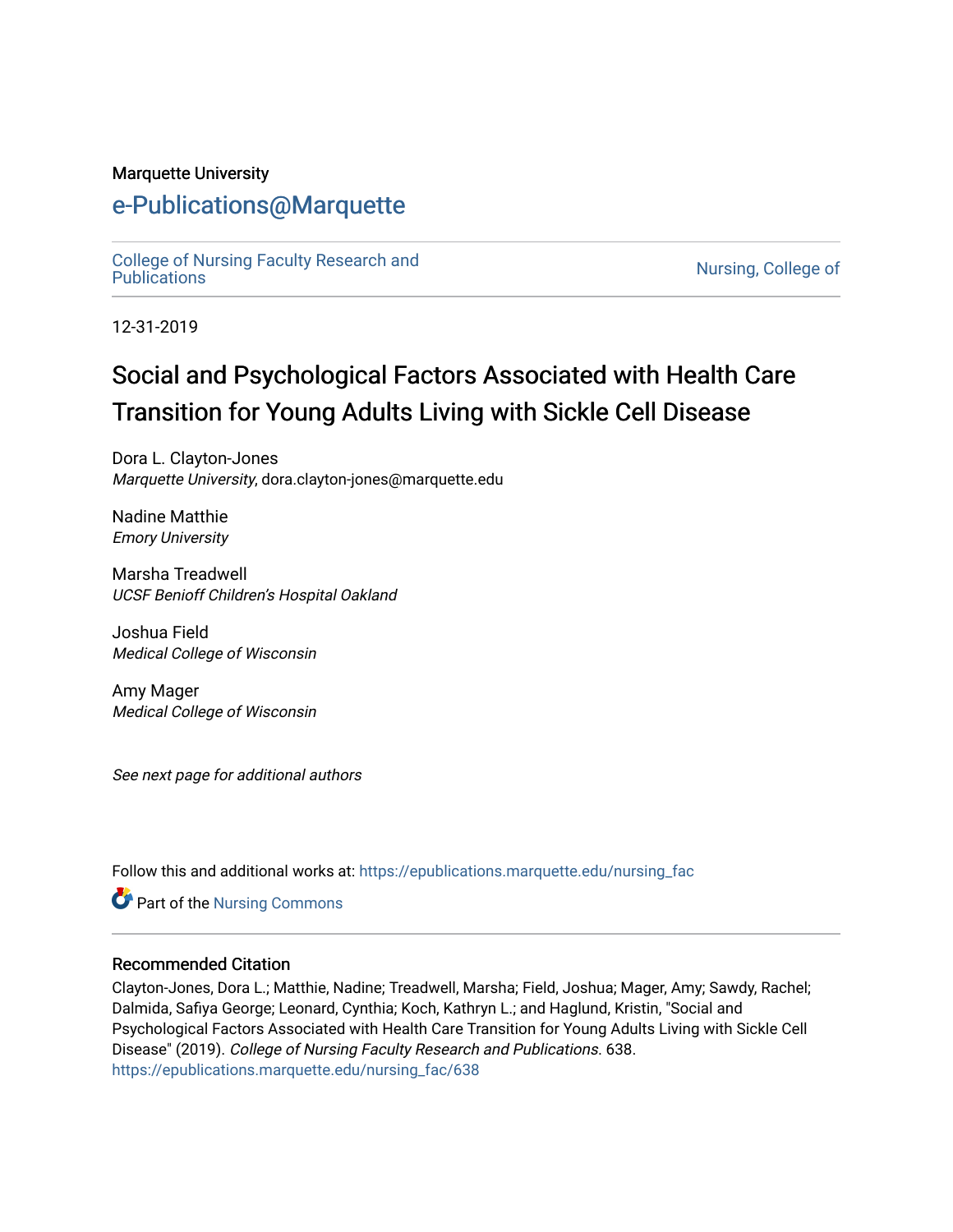#### Authors

Dora L. Clayton-Jones, Nadine Matthie, Marsha Treadwell, Joshua Field, Amy Mager, Rachel Sawdy, Safiya George Dalmida, Cynthia Leonard, Kathryn L. Koch, and Kristin Haglund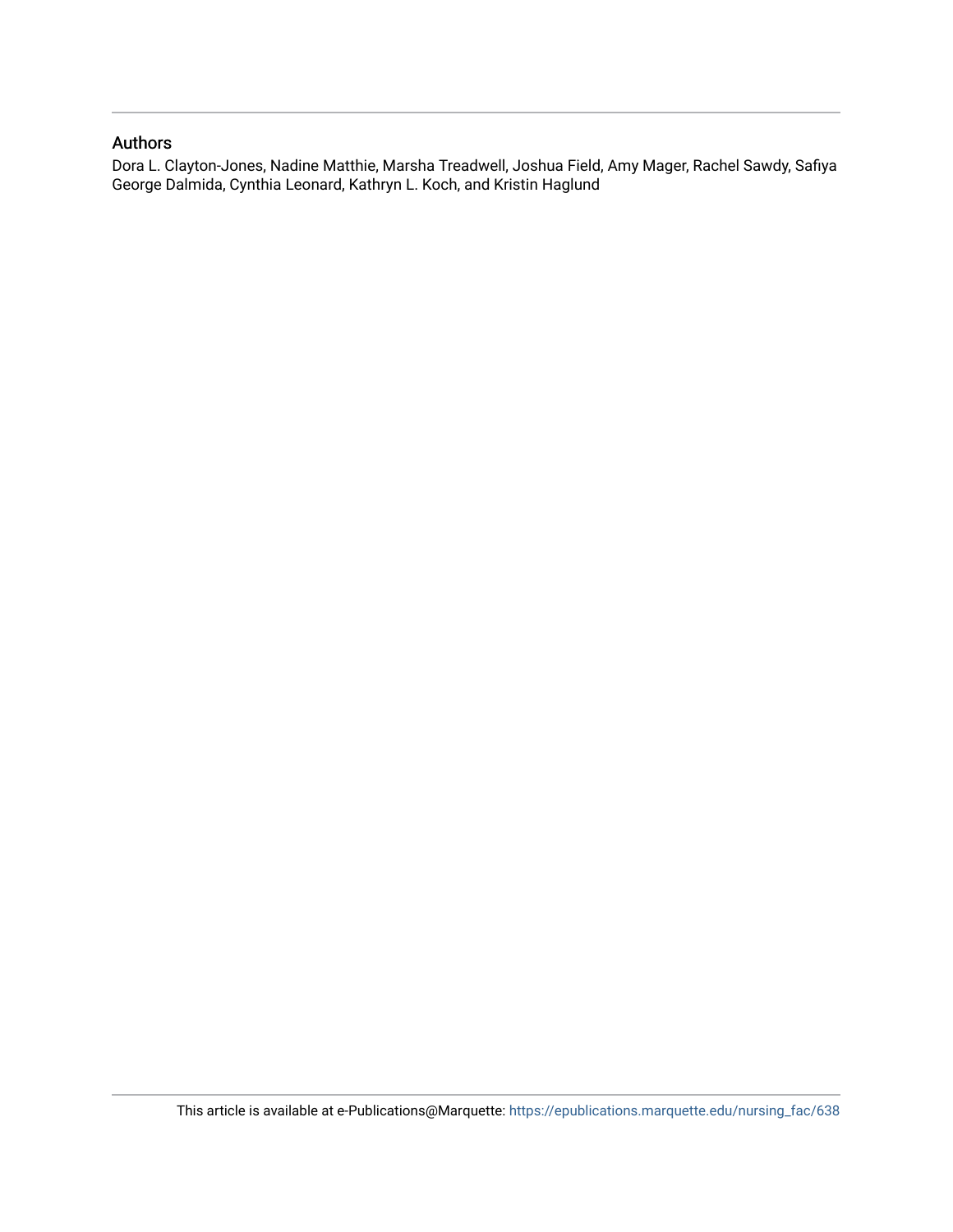**Marquette University**

# **e-Publications@Marquette**

### *Nursing Faculty Research and Publications/College of Nursing*

*This paper is NOT THE PUBLISHED VERSION;* **but the author's final, peer-reviewed manuscript.** The published version may be accessed by following the link in the citation below.

*Journal of Transcultural Nursing*, (online December 31, 2019). [DOI.](https://doi.org/10.1177%2F1043659619896837) This article is © SAGE Publications and permission has been granted for this version to appear in [e-Publications@Marquette.](http://epublications.marquette.edu/) SAGE Publications does not grant permission for this article to be further copied/distributed or hosted elsewhere without the express permission from SAGE Publications.

# Social and Psychological Factors Associated with Health Care Transition for Young Adults Living with Sickle Cell Disease

Dora Clayton-Jones Marquette University College of Nursing, Milwaukee, WI, USA Medical College of Wisconsin, Milwaukee, WI Nadine Matthie Emory University, Nell Hodgson Woodruff School of Nursing, Atlanta, GA Marsha Treadwell UCSF Benioff Children's Hospital Oakland, Oakland, CA Joshua J. Field Medical College of Wisconsin, Milwaukee, WI Amy Mager Medical College of Wisconsin, Milwaukee, WI Rachel Sawdy Marquette University College of Nursing, Milwaukee, WI Safiya George Dalmida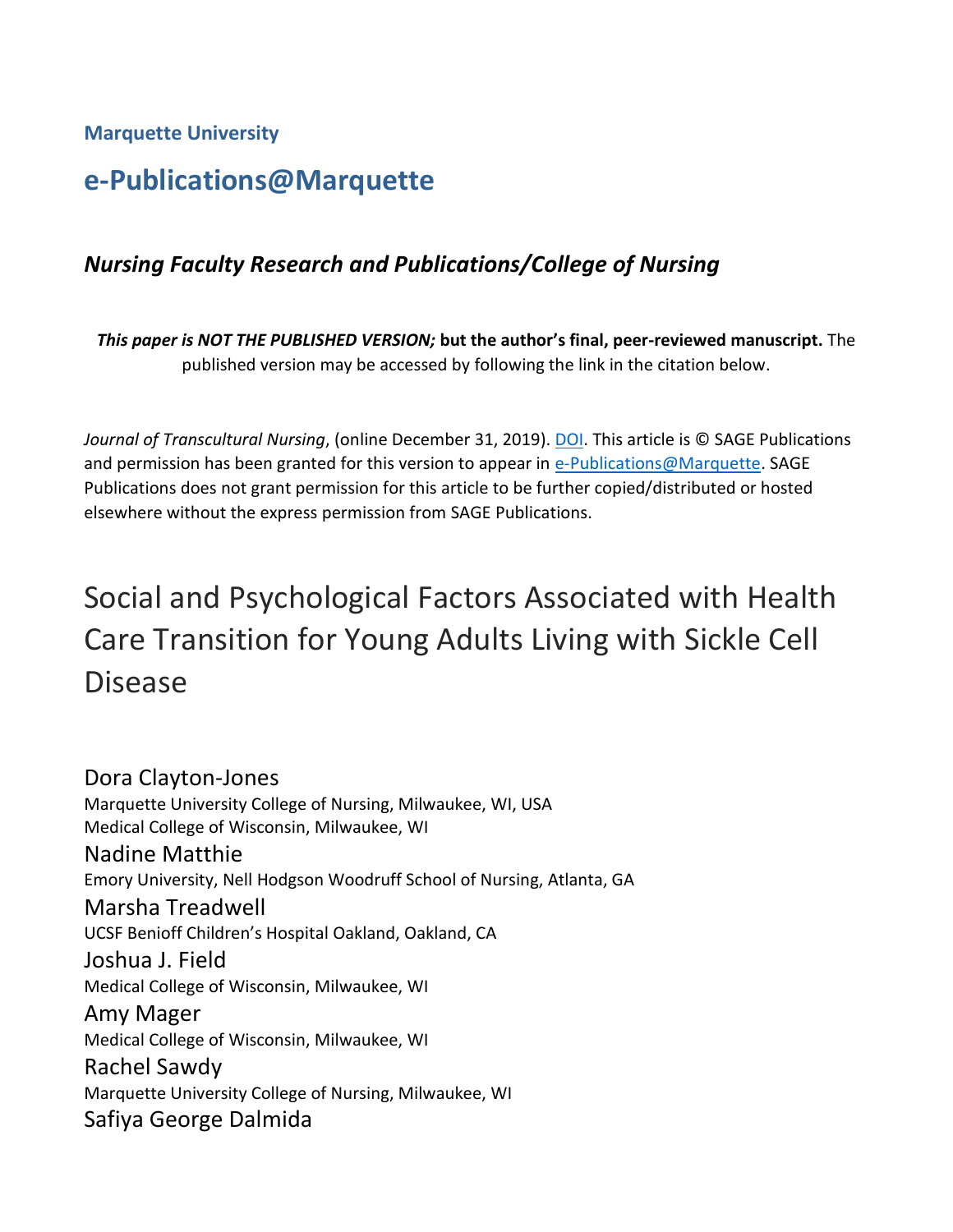Christine E. Lynn College of Nursing, Florida Atlantic University, Boca Raton, FL Cynthia Leonard Froedtert Hospital Sickle Cell Disease Clinic, Milwaukee, WI Kathryn L. Koch Medical College of Wisconsin, Milwaukee, WI Kristin Haglund Marquette University College of Nursing, Milwaukee, WI

### Abstract

**Introduction:** Due to advances in disease management, mortality rates in children with sickle cell disease (SCD) have decreased. However, mortality rates for young adults (YA) increased, and understanding of social and psychological factors is critical. The aim of this study was to explore factors associated with health care transition experiences for YA with SCD.

**Method:** This was a qualitative descriptive study. A 45-minute semistructured interview was conducted with 13 YA (M = 21.5 years, SD = 1.73).

**Results:** Results suggest that social and psychological factors and self-management experiences influence health care transition. Eight themes emerged: "need for accessible support"; "early assistance with goal setting"; "incongruence among expectations, experiences, and preparation"; "spiritual distress"; "stigma"; "need for collaboration"; "appreciation for caring providers"; and "feeling isolated."

**Discussion:** Consideration of cultural contexts will guide nurses in supporting health care transition. Designing culturally relevant interventions that address unique needs for YA living with SCD is warranted.

### Keywords

oncology/hematology, clinical areas, qualitative, research methods, adolescents

Sickle cell disease (SCD) is a chronic illness characterized by pain and progressive organ damage resulting from abnormal hemoglobin molecules that distort red blood cells into a sickle shape (Ballas, Gupta, & Adams-Graves, 2012; Olowoyeye & Okwundu, 2014). In the United States, SCD is the most common inherited blood disorder with at least 100,000 individuals affected (Centers for Disease Control and Prevention, 2019). SCD is most prevalent among individuals of African ancestry as the disease occurs in one of every 365 African American births (Centers for Disease Control and Prevention, 2019). Due to advances in disease management, mortality rates in childhood have decreased. Young adulthood has become a vulnerable time in which individuals with SCD have increases in medical complications, morbidity, and early mortality (Hamideh & Alvarez, 2013; Minniti & Vichinsky, 2017; Quinn, Rogers, McCavit, & Buchanan, 2010).

Young adults (YA), aged 18 to 25 years, typically experience a health care transition (Arnett, 2000; Berens, Jan, Szalda, & Hanna, 2017; Lanzkron et al., 2018). Health care transition is particularly challenging for YA living with SCD as they experience frequent pain episodes, high health care utilization, and high rehospitalizations often related to pain management (Debaun & Telfair, 2012; Jenerette, Brewer, Crandall, & Ataga, 2012; McPherson, Thaniel, & Minniti, 2009; Sobota, Neufeld, Sprinz, & Heeney, 2011; Treadwell et al., 2016).

For YA with SCD, medical challenges encountered during health care transition are further compounded by various sociological and economic challenges. As YA move from a typically nurturing pediatric health care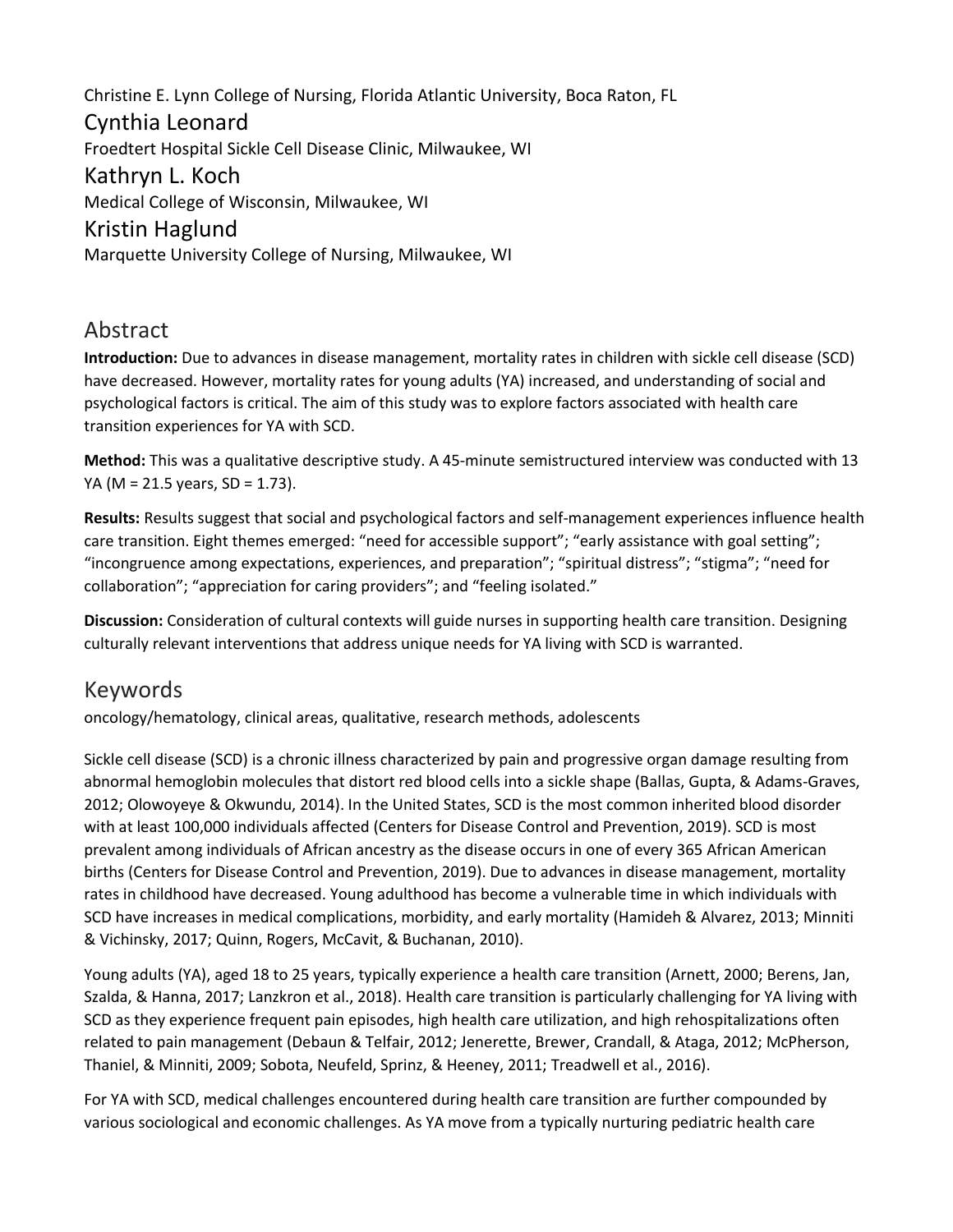environment, they experience the daunting task of learning how to balance daily responsibilities with selfmanagement as they attempt to navigate the adult health care system (Matthie, Hamilton, Wells, & Jenerette, 2015; McClish et al., 2017). They often lack knowledge about the adult SCD care system, have limited decisionmaking experience, and have had a change in, or loss of, insurance (Asnani, Barton-Gooden, Grindley, & Knight-Madden, 2017).

To help address treatment gaps for YA with SCD, the Association of Pediatric Hematology/Oncology Nurses and the American Society of Pediatric Hematology Oncology recommended that pediatric patients with SCD receive early preparation for transitioning to the adult health care system (Bryant, Porter, & Sobota, 2015). Despite the recommendations of these groups and others, YA with SCD encounter multidimensional barriers to optimal transition. Despite the recommendations of these groups and others, EA with SCD encounter multidimensional barriers to transition (Smith et al., 2019). These barriers include SCD-related complications (Crosby, Quinn, & Kalinyak, 2015), concerns regarding leaving pediatric providers and adult provider knowledge of and ability to manage SCD care (Allemang et al., 2019; Berens et al., 2017; Porter, Graff, Lopez, & Hankins, 2014), access to a transition program and distance from home to an adult SCD center (Andemariam et al., 2014), low health literacy, and lack of knowledge regarding the transition process (Asnani et al., 2017; Stollon et al., 2015). Additional barriers include inadequate insurance coverage and reimbursement difficulties, policies regarding prescription pain medications (Bemrich-Stolz, Halanych, Howard, Hilliard, & Lebensburger, 2015; Mulchan, Valenzuela, Crosby, & Sang, 2016; Treadwell, Telfair, Gibson, Johnson, & Osunkwo, 2011), negative perceptions of SCD among some adult providers, and stigmatization as being drug seekers (Porter, Wesley, Zhao, Rupff, & Hankins, 2017; Sobota, Umeh, & Mack, 2015). All these issues can result in YA avoidance of necessary health care or lack of appropriate health care and contribute to poor health outcomes.

Currently, with young adulthood being a time of increased vulnerability to morbidity and mortality despite advances in medical care, there is an urgent need to identify barriers that are impeding the health of YAs living with SCD. Within a transcultural nursing approach, it is understood that the cultural contexts in which individuals live, influence their health-related values, attitudes, beliefs, and practices (Andrews & Boyle, 2019). A range of factors contribute to cultural contexts, including environmental, social, economic, religious, philosophical, moral, legal, political, educational, biological, lifestyle, and technological (Andrews & Boyle, 2019). The physical location of where one lives matters; for instance, urban living can affect health because of the physical and social environments and the availability of, and access to, health and social services (Galea & Vlahov, 2005). This study was conducted to explore how contextual factors influenced health care transition experiences for YA living with SCD. Consideration of contextual factors that affect YA during the critical health care transition period will allow for intervention development to address their complex needs (Braun & Clarke, 2008; Neergaard, Olesen, Andersen, & Sondergaard, 2009).

### Method

Research questions for this study include the following: What are the social and psychological factors associated with the perception of healthcare transition for YA living with SCD? What factors influence the experience of YA during healthcare transition? How have interactions with nurses and other health care providers influenced health care transition?

#### Research Design

A qualitative descriptive design was used. This design was used to obtain a description of the health care transition phenomena for YA living with SCD from their own perspectives.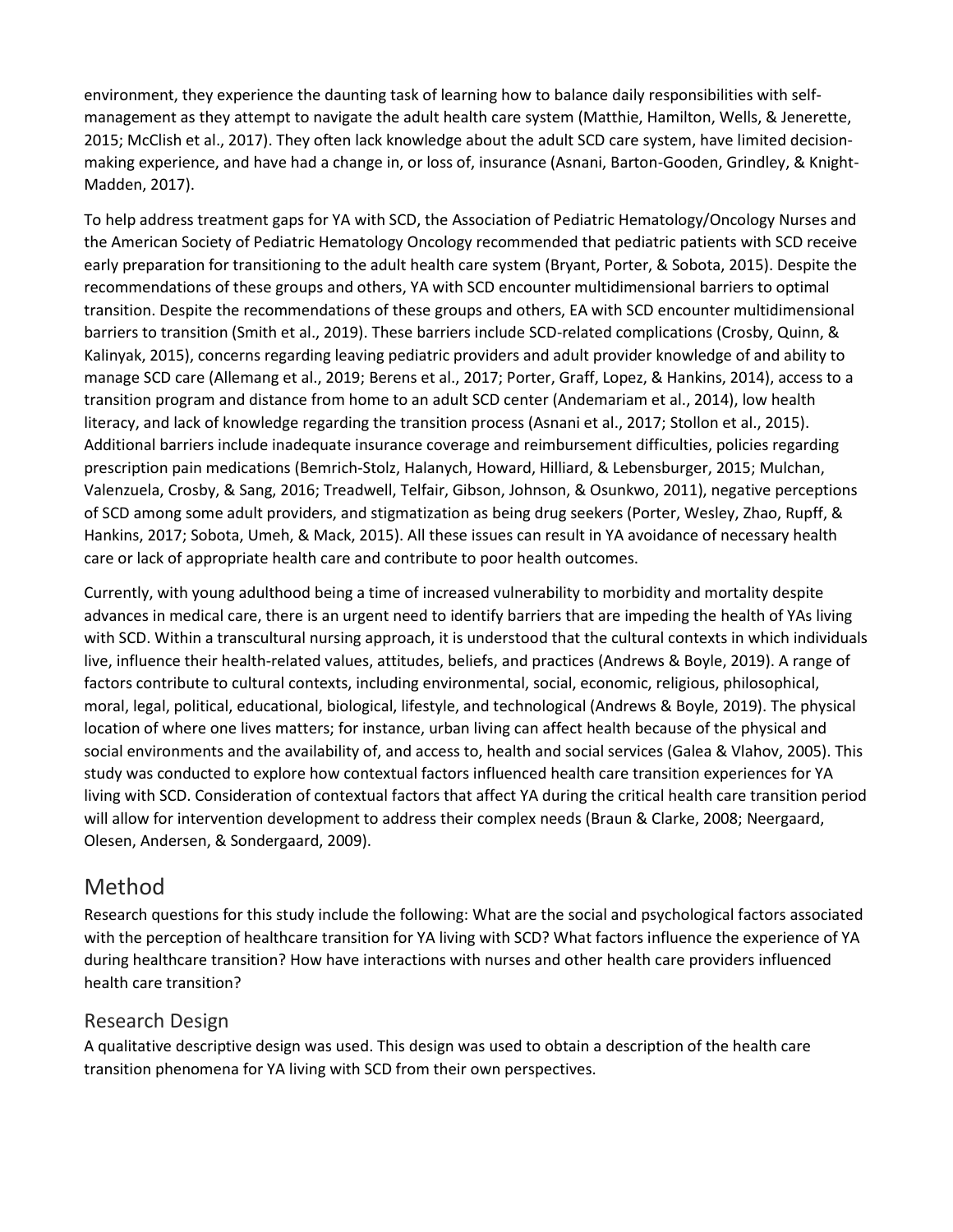#### Recruitment

After obtaining study approval from the institutional review board (IRB), participants were recruited from an SCD adult comprehensive center located in a Midwestern city in the United States. This city is highly segregated by race and ethnicity and high rates of poverty exist. A purposive, convenience sampling approach was used to recruit 10 to 20 YA. Eligibility criteria for participation were as follows: (1) diagnosis of SCD, (2) ability to understand English, (3) aged 19 to 25 years, and (4) completed health care transition. For this study, the age range of 19 to 25 years was selected because most teens have transitioned from pediatric to adult care by the age of 19 years. Twenty participants were recruited; however, the principal investigator (PI) experienced difficulty in contacting some participants to schedule an interview. Therefore, 13 YA participated in the study. The PI conducted individual 45-minute interviews in a private room at the clinic site, in a private room at a library, or at the participant's home. The interview location of the interview was mutually decided by the participant and the PI. Interviews were completed once saturation was reached.

### Data Collection

After obtaining written informed consent, data were collected via a demographic survey and semistructured interviews. The demographic survey was designed to request information regarding the participants' age, gender, ethnicity, education, and questions related to SCD, such as vaso-occlusive crises, hospitalizations, and history of surgeries (see Tables 1 and 2). An interview guide, consisting of 16 open-ended questions accompanied by probes, was used to conduct in-depth semistructured interviews (see Table 3). Questions were designed to elicit information from participants regarding their experiences prior to and after transitioning from pediatric to adult health care. Additional information was related to social support (peers, family, and others), stigma, and well-being. The duration of the interviews was approximately 45 minutes. Most of the interviews (*n* = 10) were conducted in the participant's home or in the community. On completion of the interview, participants received a US\$30 gift card.

| Characteristic            | n              |
|---------------------------|----------------|
| Gender                    |                |
| Female                    | 10             |
| Male                      | 3              |
| Age (years)               |                |
| 19                        | 2              |
| 20                        | $\mathbf{1}$   |
| 21                        | 2              |
| 22                        | 4              |
| 23                        | $\overline{2}$ |
| 24                        | $\mathbf{1}$   |
| 25                        | $\mathbf{1}$   |
| Race/ethnicity            |                |
| African American          | 13             |
| Sickle cell disease type  |                |
| HbSS                      | 8              |
| HbSC                      | 3              |
| HbS <sup>po</sup> thal    | $\mathbf{1}$   |
| <b>HbS Tacoma</b>         | $\mathbf{1}$   |
| Age of transition (years) |                |
| 16                        | $\mathbf{1}$   |
| 17                        | $\mathbf{1}$   |
| 18                        | 3              |
| 19                        | 8              |

#### **Table 1.** Participant Demographics (*N* = 13).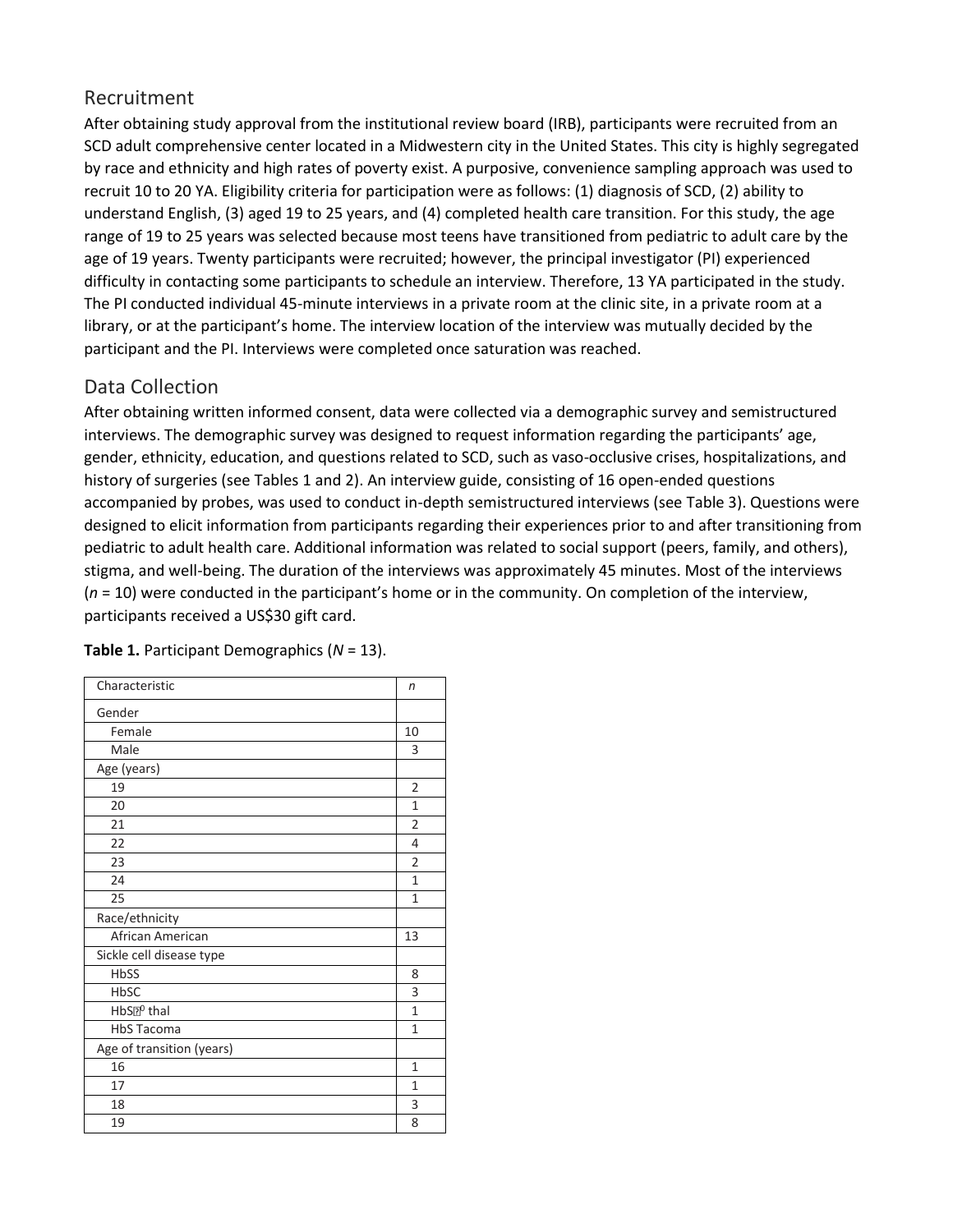| Grade                                             |   |
|---------------------------------------------------|---|
| Graduated high school                             | q |
| College                                           |   |
| Number of school or work days missed in past year |   |
|                                                   |   |
| None                                              |   |
| 1 week                                            | 1 |
| More than 1 week                                  | 3 |
| More than 1 month                                 | 1 |
| Missed 1 year                                     | 1 |
| Not applicable                                    |   |

**Table 2.** Participant Medical Information (*N* = 13).

| Characteristic                               | n              |
|----------------------------------------------|----------------|
| Medical comorbidity                          |                |
| Yes                                          | 9              |
| Asthma                                       | 8              |
| <b>HIV</b>                                   | 1              |
| G6PD deficiency                              | 1              |
| No                                           | 4              |
| <b>Insurance Planning</b>                    |                |
| Yes                                          | 5              |
| Not discussed prior to transition            | 8              |
| Employment                                   |                |
| Yes                                          | $\overline{9}$ |
| Not applicable                               | 4              |
| Hours per week worked                        |                |
| $1 - 10$                                     | 2              |
| $11 - 20$                                    | ī              |
| $21 - 30$                                    | 4              |
| 31-40                                        | 2              |
| Not applicable                               | 4              |
| Neurobehavioral comorbidity                  |                |
| Yes                                          | 7              |
| Depression                                   | 4              |
| Anxiety                                      | 3              |
| ADHD                                         | $\overline{2}$ |
| Pseudotumor                                  | 1              |
| No                                           | 6              |
| Number of hospitalizations in past year      |                |
| None                                         | 4              |
| $1 - 2$                                      | 5              |
| $4 - 5$                                      | $\overline{2}$ |
| $\overline{7}$                               | 1              |
| 15                                           | $\overline{1}$ |
| Number of vaso-occlusive crisis in past year |                |
| None                                         | $\overline{1}$ |
| $1 - 3$                                      | 6              |
| $4 - 5$                                      | 1              |
| 10                                           | 2              |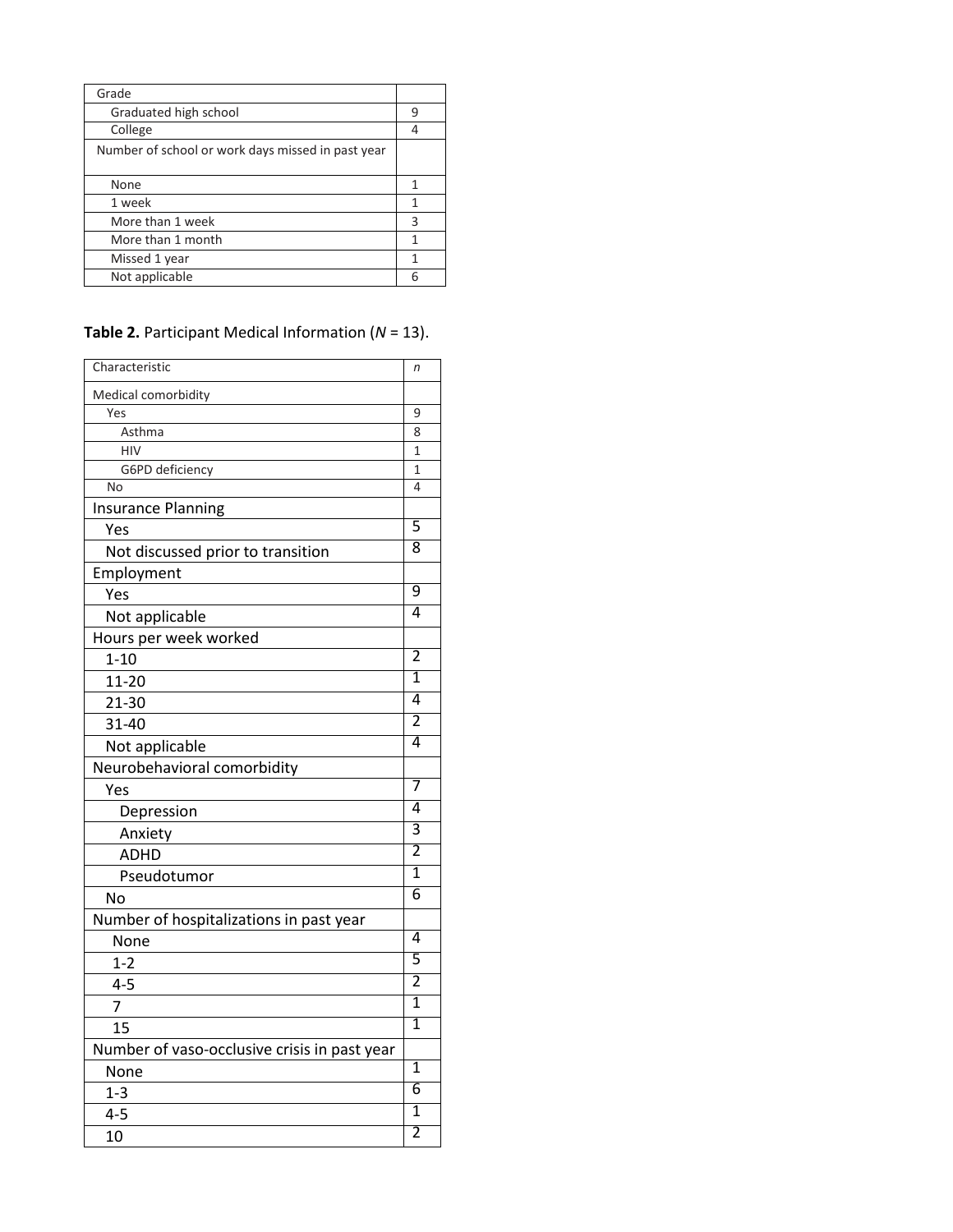| $15 - 20$               |  |
|-------------------------|--|
| $>20$                   |  |
| No                      |  |
| History of transfusions |  |
| Yes                     |  |
| No                      |  |

Note. G6PD = glucose-6-phosphate dehydrogenase; ADHD = attention-deficit/hyperactivity disorder.

#### **Table 3.** Interview Guide.

Sickle Cell Disease Health Care Transition Interview Guide.

General

- 1. Tell me about yourself. I'd like to get to know you as a person so— What kinds of things are you interested in?
	- What types of things do you like to do? How would you describe yourself?

Now I'd like to ask you some questions about your experience in moving over to an adult sickle cell clinic.

- 2. How would you describe your doctor(s)? When did you change to an adult doctor(s)?
- 3. Describe how your experience with a child/teen doctor was different from having an adult doctor? Was there anything you remember looking forward to in preparing to change over to adult care? What do you remember about the process? About the change? How about what you expected in comparison to what actually happened?
- 4. What concerns did you have when you switched to an adult doctor? Was there anything in particular that was difficult or challenging for you? Your family?
- 5. Describe how your health care providers (doctors, nurses, social workers, physician assistants, chaplains) helped in making the change easier for you? For your parents?
- 6. Tell me what you think your health providers know about you. Is there anything you wish they (doctors, nurses, social worker, chaplains), family, or friends would know about you/have asked about you/have done for you/to make the change easier for you?
- 7. Describe how your appointments have been in the last year. Did you miss any? How many? Why?
- 8. Tell me about your relationship with your current doctor? Do you feel comfortable communicating with him/her about your health/care?

Now I would like to ask a few questions that are specific to your experience in taking care of yourself.

- 9. Tell me about your biggest challenge(s) in taking care of yourself and your sickle cell disease (academic, medical, social). Do you feel you have faced any barriers to receiving care for your sickle cell? Are there any other challenges? Tell me about your proudest moment(s) or biggest accomplishment(s) in taking care of your sickle cell. Are there any other proud moments?
- 10. Do you ever feel as though there's any stigma associated with your SCD? Do you ever experience negative messages from others about SCD? (If so, from whom?) Do you ever tell yourself any negative messages about SCD?
- 11. Are you in school currently? Have you thought about how you will make a living? OR How are you making a living currently? Do you have any concerns about this?

Next I would like to ask you a few questions to better understand your support system and how you engage in self-care.

- 12. Tell me about those you consider to be supportive. Are there any family members who you consider to be most supportive? Who are helpful? Who you can talk to? Health care providers? Teachers/Professors? Pastor? People in the community? What have they offered that has been supportive to you? How has this influenced your life?
- 13. What types of things do you do that are helpful to yourself? Make you feel good? Or bring you happiness?
- 14. How would you describe your faith/beliefs? How has your faith/your beliefs fit into your life? Or guide you in life? Relate to you caring for your sickle cell disease?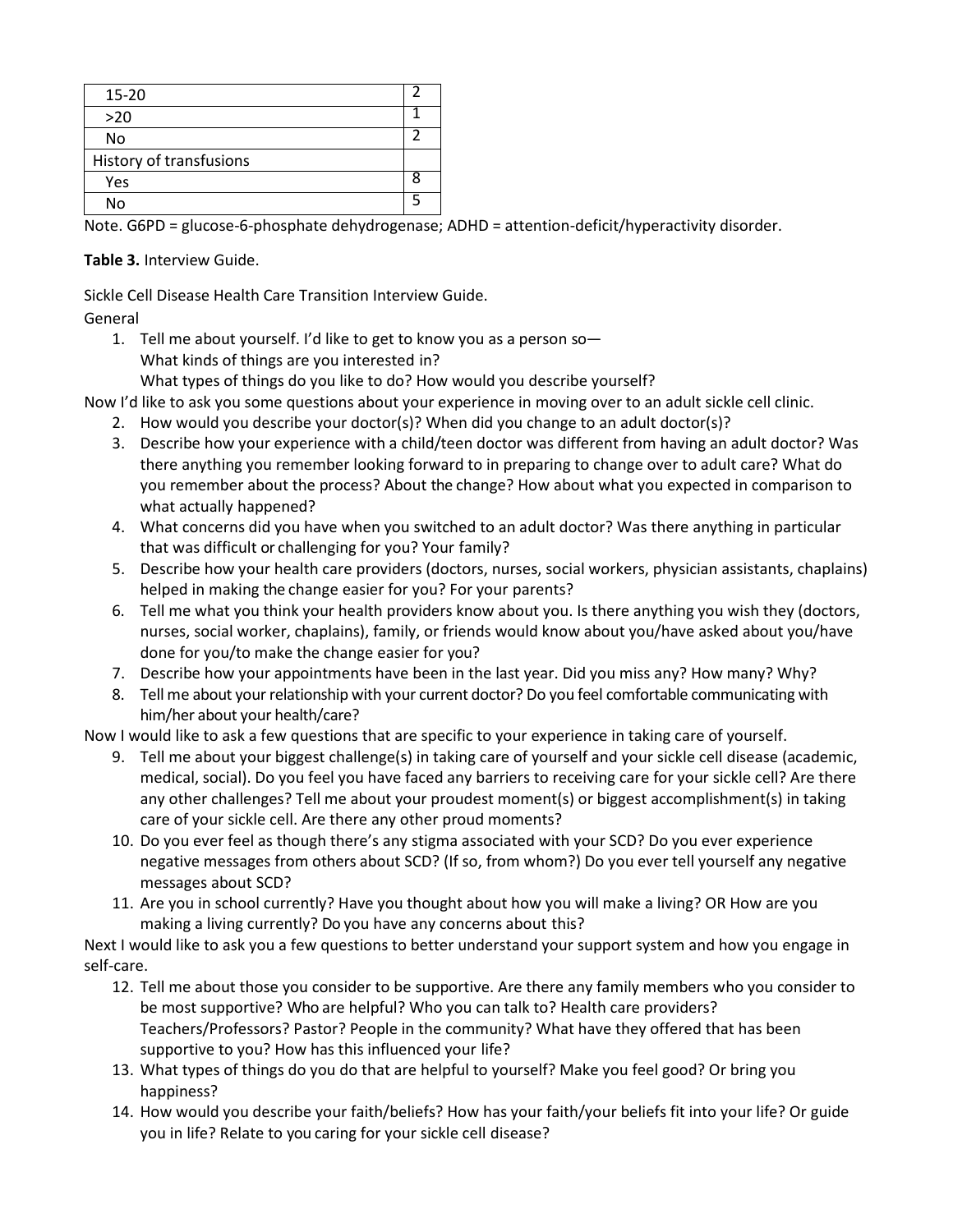Next, I would like to end with a couple of questions to give you an opportunity to share any suggestions or other experiences.

- 15. If you could change something about the preparation you received before changing to an adult provider what would it be? What about the care or resources that are available to you now? What advice would you give to someone who will soon change to an adult provider?
- 16. Is there anything else such as stories or experiences you would like to share?

17. Do you have any questions I can answer for you today? Thank you for your time.

Note. SCD = sickle cell disease.

#### Data Analysis

Participants' interviews were digitally audio-recorded and transcribed verbatim by a professional transcriptionist. Accuracy of the transcription was checked against the original digital recording by the PI or research assistant. The interview for the first participant was coded, and a template was created that consisted of eight codes. Another researcher independently coded the same transcript using the coding template. Interrater reliability for coding by the two researchers was approximately 90%. A final coding scheme was used to code the remaining transcripts. The code summaries were used to perform a thematic analysis to look within and across codes for relationships and patterns to evaluate for themes.

### Results

Thirteen participants ranged in age from 19 to 25 years (*M* = 21.5 years, *SD* = 1.73). Ten were male and three were female. All participants reported their ethnicity as African American. Four participants attended college, three participants worked 20 hours per week or fewer, six participants worked 21 to 40 hours per week, and four participants did not work. The hemoglobinopathy type for eight participants was hemoglobin SS (HbSS), three had hemoglobin SC (HbSC), one had hemoglobin S beta-zero thalassemia (HbS $\beta^0$  thal), and one had hemoglobin S Tacoma (HbS Tacoma). The age range that participants transitioned from pediatric to adult care was 16 to 19 years. The usual age for participants to transition was 19 years. Some transitioned prior to 19 years, but the participants did not always know the reasons.

All participants completed one semistructured interview. Eight major themes emerged from the data analysis: (1) need for accessible support (peer support and community support); (2) early assistance with goal setting; (3) incongruence among expectations, preparation, and experiences; (4) spiritual distress; (5) stigma (general and internal); (6) need for greater collaboration; (7) appreciation for caring providers; and (8) isolation.

#### Need for Accessible Support

Participants described their need for support as they coped with health care transition. The first subtheme was desire for consistent peer support. For the second subtheme, YA verbalized the importance of community-based support.

#### Desire for Consistent Peer Support.

While most of the YA shared that family provided a strong sense of support, some indicated that they did not have a best friend or close friend with whom they could talk with or share their concerns. YA expressed the need to feel supported by their peers. Many felt that if they had more support early on, then it could have made a difference in their lives today. A 21-year-old female shared how difficult it was to build relationships with peers during childhood and adolescence because of her peers' lack of awareness about SCD.

Oh, will I catch that [SCD]? We can't be friends anymore. I don't know what that is. Is it contractible, how do you get it? And I'm like I'm born with it, and I had to explain everything, so I just stopped making friends.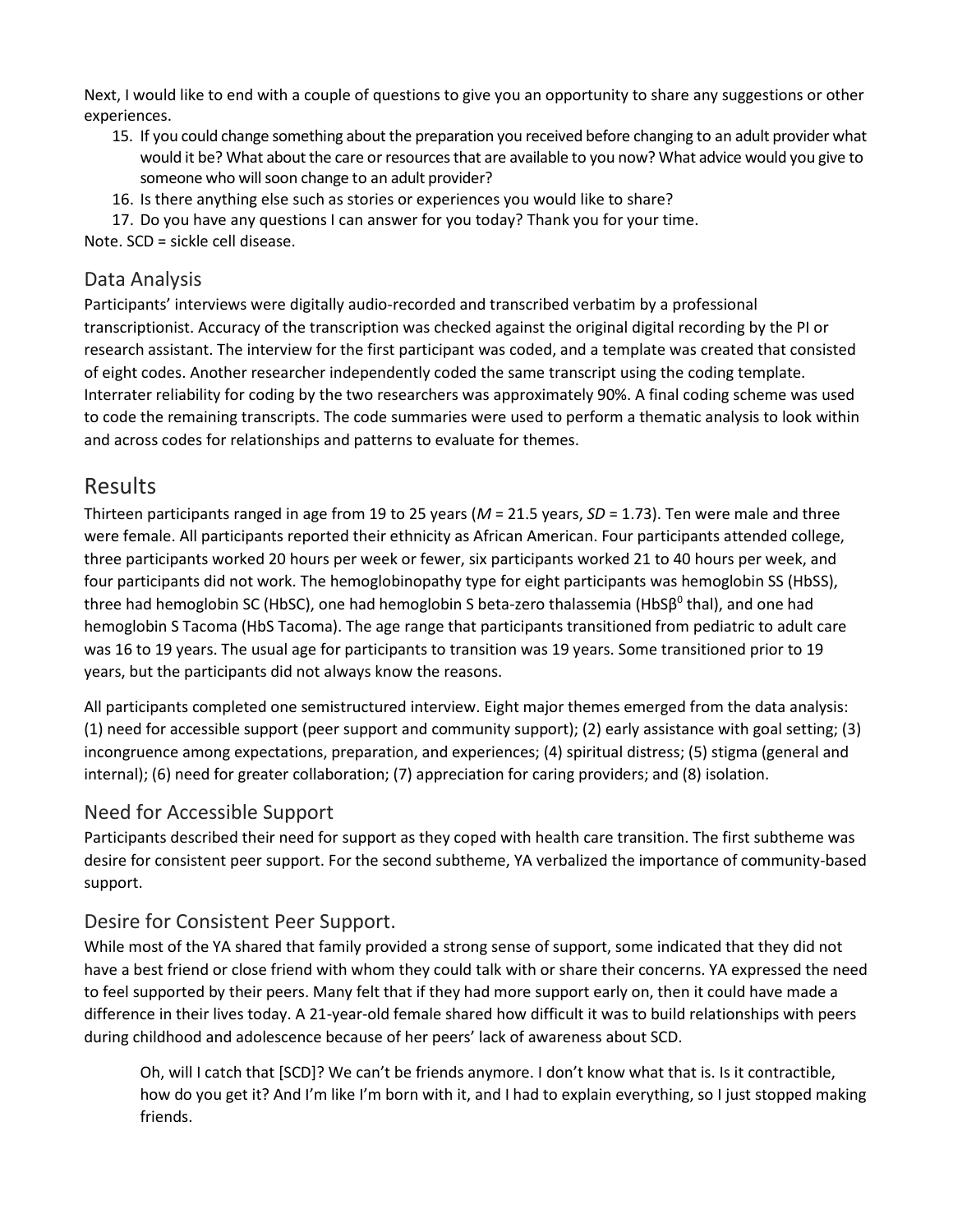#### Community Support.

Most of the participants were aware of the monthly support group meetings hosted by one hospital but faced challenges that prevented them from attending the meetings. Most shared that they had not participated in the past because of the inconvenience of traveling to the meeting location, a schedule conflict, forgetting about the meeting time, or just not feeling like attending. They verbalized that they wanted the support, but their challenges appeared to be a competing force for them attending. A 20-year-old commenting on the existing support group and meeting said, "It's hard getting to support group meetings. I work during the day and my body is just too tired at the end of the day to add another thing. I could really use the help now."

### Early Assistance With Goal Setting

YA verbalized how they wanted to set goals that were realistic and that were not always related to their SCD. A 22-year-old female described how she prefers to be asked about her plans for the future and for nurses and other health care providers to initiate the discussion:

I guess my biggest thing is that I want to know, I want someone to talk to me about what happens long term without . . . I don't know. It feels as if we're just expected to live as long as we can with the pain meds and just die off, if that makes sense.

YA expressed that their personal goals related to college, career, and family planning should be assessed by their nurses and other health care providers prior to, and after, their health care transition and periodically throughout their care. This was believed to enhance the patient–provider relationship and goal congruency as well as enhance their overall quality of life. YA expressed how they believed that potential options were not always presented, because maybe nurses and other health care providers felt it may add stress to their lives or lead to complications. They commented on how they wanted the potential for positive or negative outcomes for their choices to be shared, and that in the end, they want to exercise their decision regarding their care and their future.

#### Incongruence Among Expectations, Preparation, and Experiences

YA shared that what they expected during the health care transition process was not what they experienced. In some instances, this was a result of YA having their personal ideas and views about what would happen in a different health care environment. YA admitted that they may not have had a realistic view of what the actual health care transition process would be like. Some held the belief that they would have greater independence and that they were ready for this next stage. Some of the YA shared that they may not have been optimally prepared by their parents or nurses and other health care providers for what was to come. They expressed that the preparation period appeared to be brief when compared with the significantly increased level of responsibility that is required as an adult who has moved over to adult care. Some felt that information came too late. They received information for self-management skills at age 18 to 19 years during transition, although they felt that they had been ready for this information at younger ages. Many of the YA felt that everyone comes from different circumstances and that the approach would likely need to be customized for each person with some standards in place. A 19-year-old female shared her encounter with transitioning to adult care:

I guess when I first came back to the clinic, when I was 18 and they were like no you can't be here anymore, because you're older now you've got to go over to . . . They just sent me away, they could have talked to me and explained this is the day you're leaving. They could have explained.

A 23-year-old described his experience after moving over to adult care and not feeling as if he was aware of or prepared for the changes: "Yeah. It was a lot of different things. The medications, the doctors. They had me on like five different medications when I first got there."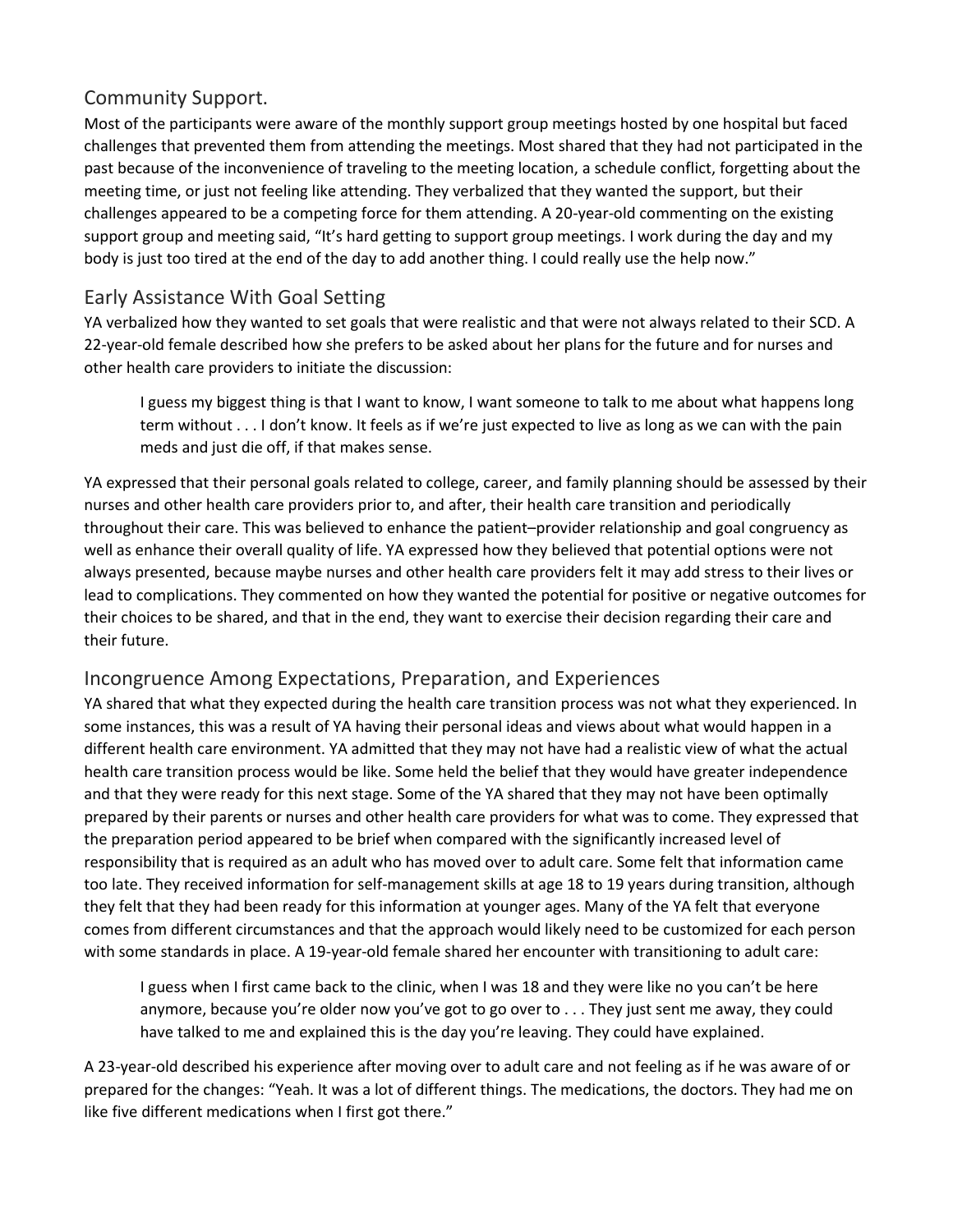#### Spiritual Distress

Participants described experiences when they felt their faith was challenged or their relationship with a Higher Power changed after specific life events. A 23-year-old male shared that at one point he attended church almost weekly but he felt that there was no longer anything for him at this particular church, stating, "I used to have somebody, but I'm no longer at their church." A 22-year-old female shared some of her life experiences in living with SCD as well as her personal experiences with loss, and how all of the experiences combined have had an impact on her spiritual life: "I feel like I have a love/hate relationship with God to the point where when she [grandmother], died, it stopped me from going to church. I go to church when I feel like it."

#### Stigma

YA described their experiences with stigma. Subthemes include general perceived stigma as experienced within the community and with internal stigma imposed on themselves.

#### General Stigma.

While some YA were aware of general stigma, they may have experienced, others were not able to articulate the meaning of stigma. When stigma was defined and described by the PI, most YA were able to identify at least one instance when they experienced general stigma. Examples of stigma that participants experienced included the perceptions of SCD among others in general, attitudes observed of staff in the emergency room, being treated differently than others waiting to be seen in the emergency room, having the label of being a person with a disability by those in the community, and the perception of individuals with SCD among their peers across the life span. A 22-year-old female reflected on her school experiences:

Yeah. I feel like some people think sickle cell is a disease that you can contract with each other. I feel like when I was in school people used to talk about me because I've had an IEP [Individualized Education Plan] or because I never used to be in school because I was sick, or they didn't really know so it was like I cried about it most of the time.

#### Internal Stigma.

YA indicated that they often told themselves negative messages as it related to the prognosis of living with SCD, accomplishing specific goals, and expressing a sense of fatalism when considering the challenges they face with their SCD. This was coupled with a lack of opportunities for a young African American adult. A 22-year-old female shared an example of her personal challenge:

Sometimes I used to look in the mirror at myself and be like you know you're ugly; you're never gonna get well or you're never gonna be the girl who's not gonna never be sick; or you're not smart, you're just a disappointment. I just thought I was a disappointment to my family, my friends.

#### Need for Greater Collaboration

While participants respected the knowledge of nurses and other health care providers, in some instances, there was a desire to be asked their opinion more often, even if it was not the best option. A 20-year-old male said, "I didn't get to request my pain meds. They just assigned them to me. I didn't get to say what I wanted and what I didn't want."

In some instances, participants indicated that asking them to share their desires regarding their future and having discussions about the possibilities was important. They did not claim to know everything and expected their nurses and other health care providers to offer something additional to consider outside of the standard care. According to a 22-year-old female,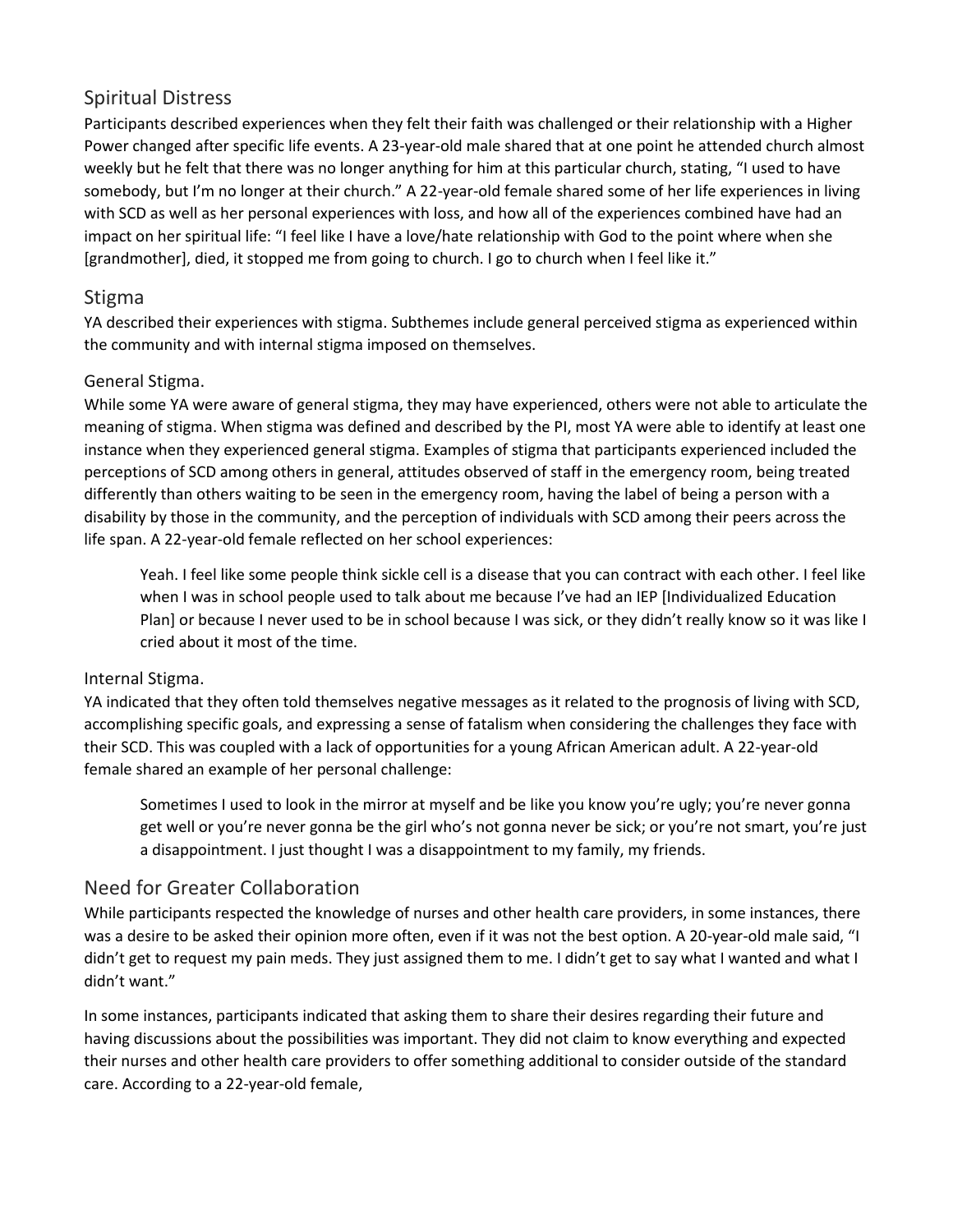I want them to discuss; I don't feel like they discuss with us the possibility of having not necessarily normal lives. I don't know how they do with others maybe because when I transitioned I was already planning to go to college. I want them to talk about it all.

Participants expressed the need to further discuss certain topics. While they were not necessarily afraid to ask questions, they were aware that nurses and other health care providers may be under a time constraint and not have the capacity to discuss additional topics.

#### Appreciation for Caring Providers

Participants indicated that overall, they were grateful for having nurses and other health care providers who demonstrated genuine concern and provided good care. Most believed that they could talk with their nurses and other health care providers about anything related to their SCD. This was the case with their pediatric providers, who managed their care prior to health care transition, and their current adult nurses and other health care providers. Some indicated that if time allowed, they could begin discussing other issues that also affect their SCD. A 22-year-old female described her interactions with nurses and other health care providers: "Mainly the nurses because they talk to me, and they see what I'm going through, and they want to help more."

#### Feeling Isolated

As mentioned previously, participants expressed a desire for more support from peers and the community. In describing their daily routines, many indicated that they have little time for interacting with current friends, establishing new friendships, and spending quality time with family. A 19-year-old female mentioned that in attempting to live a normal life, she often experienced feeling isolated from others, stating, "I mainly go to work, come home, eat . . ."

A 22-year-old female reflected on an earlier period in her life when she felt connected, during a summer camp spent with other children living with SCD:

I met a lot of people that did have SCD, and I made a lot of friends, and it felt like I wasn't alone; I guess that was another proud moment, plus, I got to go to camp, so I got to roast marshmallows and anything you do while at camp.

### **Discussion**

In this study, YAs described their experiences during the health care transition process in relation to several contextual factors, including social (peer and community support, stigma, collaboration with health care providers), economic (adult employment, health care resources), spiritual, biological (SCD, pain), and lifestyle (self-management). Understanding contextual factors faced by YA is critical to meeting their need for support, as these factors often affect the health care transition process. There is the potential for interruption in establishing or reinforcing self-management behaviors (Berens et al., 2017; Sobota et al., 2015; Treadwell et al., 2016). Assessment of contextual factors that may present as challenges for YA when providing individualized care for those living with SCD is significant. Awareness of cultural contexts will allow nurses and other health care providers to understand their needs and facilitate access of needed resources and support. This will also allow providers to customize the health care transition plan and optimize the transition to adult health care for YA (Treadwell et al., 2016).

Having accessible support was a common desire for all the YAs in this study, but this need was not routinely met. YA described having limited time to establish and build relationships with peers early in life and limited time to currently engage in activities with their peers. Their feelings of fatigue and isolation inhibited their involvement with peers and with SCD support groups. Identifying options to assist YA in attending support group meetings, or to provide support that will allow them to remain in their home, may be ideal (Hsu et al., 2016).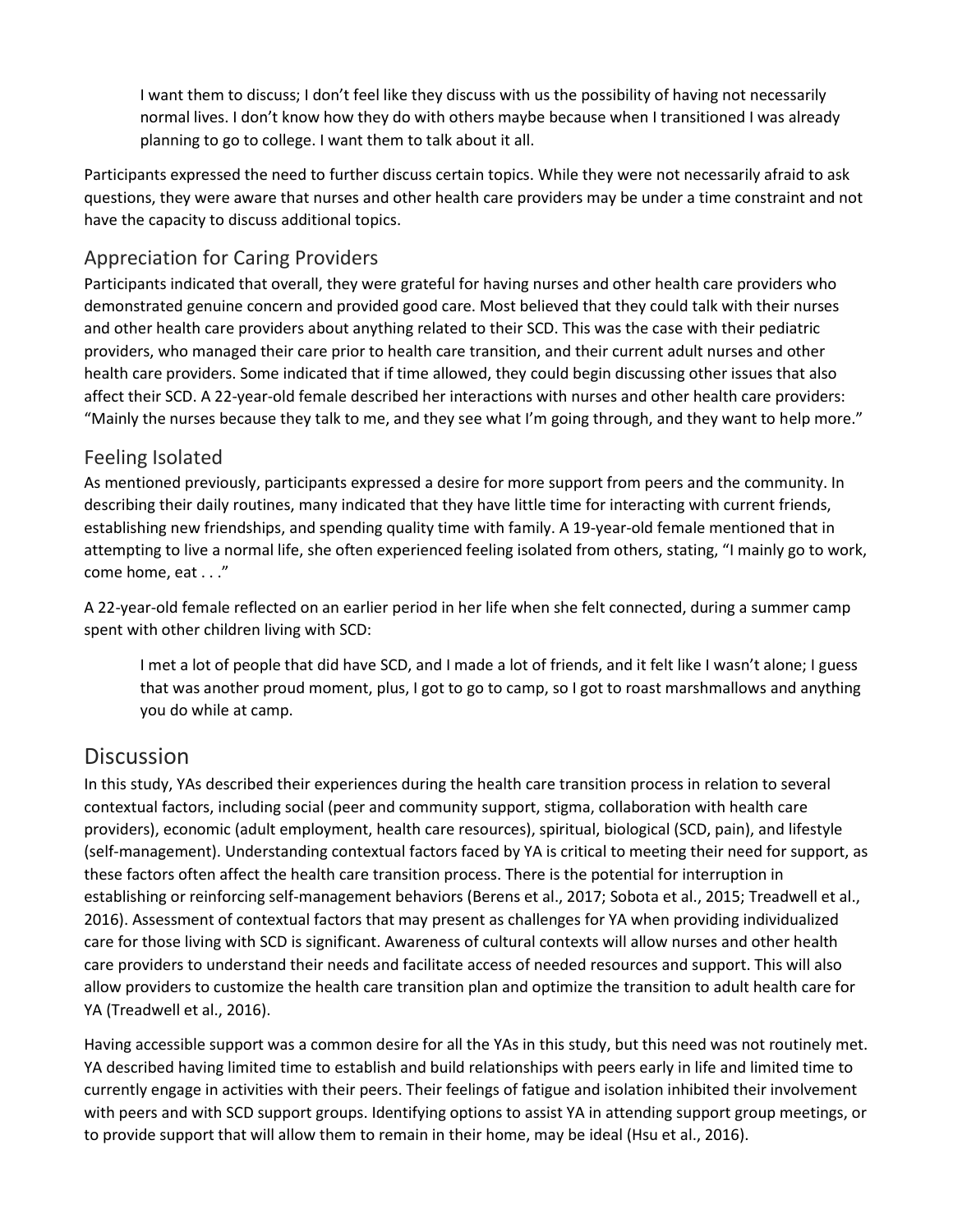The process of health care transition was discussed and included interactions with caring nurses and other health care providers. YA indicated that their adult sickle cell providers displayed caring behaviors and that this was a strength of their care. They indicated that areas for improvement included greater collaboration between the patient, family members, pediatric providers, and adult providers around the plan and expectations for health care transition.

Communication between nurses and other health care providers and those living with SCD is more likely to be reported as being inadequate (Haywood et al., 2014). While this was not a major finding for the current study, periodically assessing and reassessing goals in specific domains such as vocational and family planning will likely lead to greater overall satisfaction of YA; specifically, patient–provider satisfaction (Schaeuble, Haglund, & Vukovich, 2010).

In this study, most participants were able to identify at least one instance when they experienced general stigma and internal stigma. Encouraging more communication of negative social characterizations related to SCD will increase awareness and may empower YA to engage in critical conversations about stigma (Jenerette, Brewer, Edwards, Mishel, & Gil, 2014). They will be better prepared to develop their capacity to recognize and address incidents of stigma while potentially enhancing their health care transition experiences and outcomes. YA described moments of spiritual distress as well as readiness for enhanced spiritual coping. This further emphasizes the need for psychosocial and spiritual support as needed before, during, and after the critical health care transition period (Clayton-Jones, Haglund, Belknap, Schaefer, & Thompson, 2016). This will likely affect the health care transition experience of YA and their response to those experiences.

### Implications for Research and Practice

Results from this study offer insight for improving the health care transition experiences of YA. Consideration of the level of social networks and support from peers, family, and community members is significant when assessing and planning care. While the intersectionality framework was not used throughout the research process for this study, the framework may be useful for research plan development and analysis. An intersectionality framework posits that the experiences of others, YA in this case, are multidimensional and the intersection of age, ethnicity, gender, race, socioeconomic status, current context, and other factors should be considered when conducting research with populations. Future research can be directed toward greater understanding of intersectionality on the health care transition process.

Stigma is a construct that has been presented within sickle cell research literature (Bediako et al., 2016; Ezenwa et al., 2016; Haywood et al., 2014; Jenerette et al., 2012). Future research to understand the social and psychological conditions around general and internal stigma, as well as familial and health care provider influences, is warranted. Interventions to promote awareness of the impact of stigma and methods to support coping for adults living with SCD is warranted.

Less than favorable opportunities to develop relationships with peers, feeling isolated, and experiencing fatigue affect the capacity of those living with SCD to develop relationships across the lifespan. This continues to be critical during late adolescence when social development and serious relationships are significant. Recognizing the challenges and barriers to developing relationships and identifying strategies to address these issues is needed. A program that creates an environment for relationship building could affect self-management behaviors and health care transition outcomes for YA. Identifying mutual goals to facilitate health care transition between pediatric and adult programs further support the overall experiences of YA.

There were a few study limitations. YA participating in this study all had SCD, were African American, and were close in age. They all receive specialized care at an adult comprehensive SCD clinic in a city where high rates of poverty exist. Thus, participants were representative of a fairly homogenous group and findings may not fit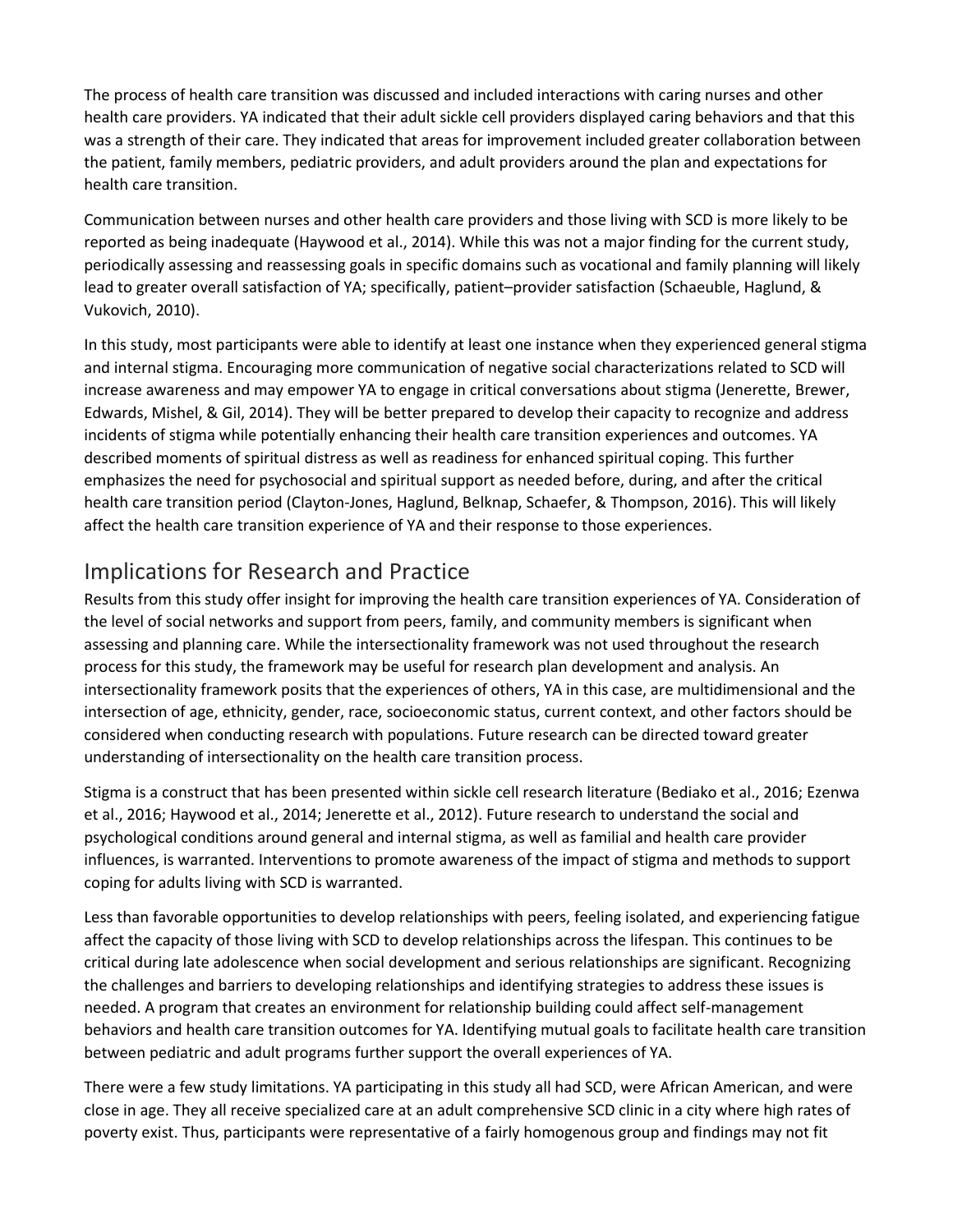other populations of YA living with SCD. The number of participants was small; while they provided detailed and rich data, their experiences represent a small proportion of people with SCD. Future studies are needed with adolescents to compare experiences and better understand the dynamics around health care transition for both adolescents and YA within a similar geographical and socioeconomic setting.

For transcultural nursing, results provide insight into factors that affect health care transition for YA living with SCD and identify their unique health care needs. This knowledge provides leverage in advocating for YA and influencing other nurses and health care providers to deliver meaningful and culturally congruent care. Few studies have focused on developing culturally relevant interventions to promote self-management and transition readiness. These interventions should also include consideration of social and psychological factors that may be unique for YA living with SCD. Attending to the needs of YA around health care transition will not be adequately addressed without being aware of and directing attention to their social, psychological, and cultural contexts.

### Acknowledgments

The authors would like to thank the adults who participated in this study and shared their experiences with us.

## Declaration of Conflicting Interests

The author(s) declared no potential conflicts of interest with respect to the research, authorship, and/or publication of this article.

### Funding

The author(s) disclosed receipt of the following financial support for the research, authorship, and/or publication of this article: Financial support for this study was provided by Chi Eta Phi Nursing Sorority, Incorporated and the University of Wisconsin-Milwaukee (Harriet H. Werley Research Grant). Research assistance for data analysis and article development was supported by research funds from the Marquette University College of Nursing.

### References

- Allemang B., Allan K., Johnson C., Cheong M., Cheung P., Odame I., . . . Kuo K. (2019). Impact of a transition program with navigator on loss to follow-up, medication adherence, and appointment attendance in hemoglobinopathies. *Pediatric Blood Cancer*, 66, e27781.
- Andemariam B., Owarish-Gross J., Grady J., Boruchov D., Thrall R. S., Hagstrom J. N. (2014). Identification of risk factors for an unsuccessful transition from pediatric to adult sickle cell disease care. *Pediatric Blood Cancer*, 61, 697-701.
- Andrews M.M., Boyle J.S. (2019). The Andrews/Boyle Trancultural Interprofessional Practice (TIP) Model. *Journal of Transcultural Nursing*, 30(4), 323-330.
- Arnett J. J. (2000). Emerging adulthood. A theory of development from the late teens through the twenties. *American Psychology*, 55, 469-480.
- Asnani M. R., Barton-Gooden A., Grindley M., Knight-Madden J. (2017). Disease knowledge, illness perceptions, and quality of life in adolescents with sickle cell disease: Is there a link? *Global Pediatric Health*, 4, 1-10.
- Ballas S. K., Gupta K., Adams-Graves P. (2012). Sickle cell pain: A critical reappraisal. *Blood*, 120, 3647- 3656.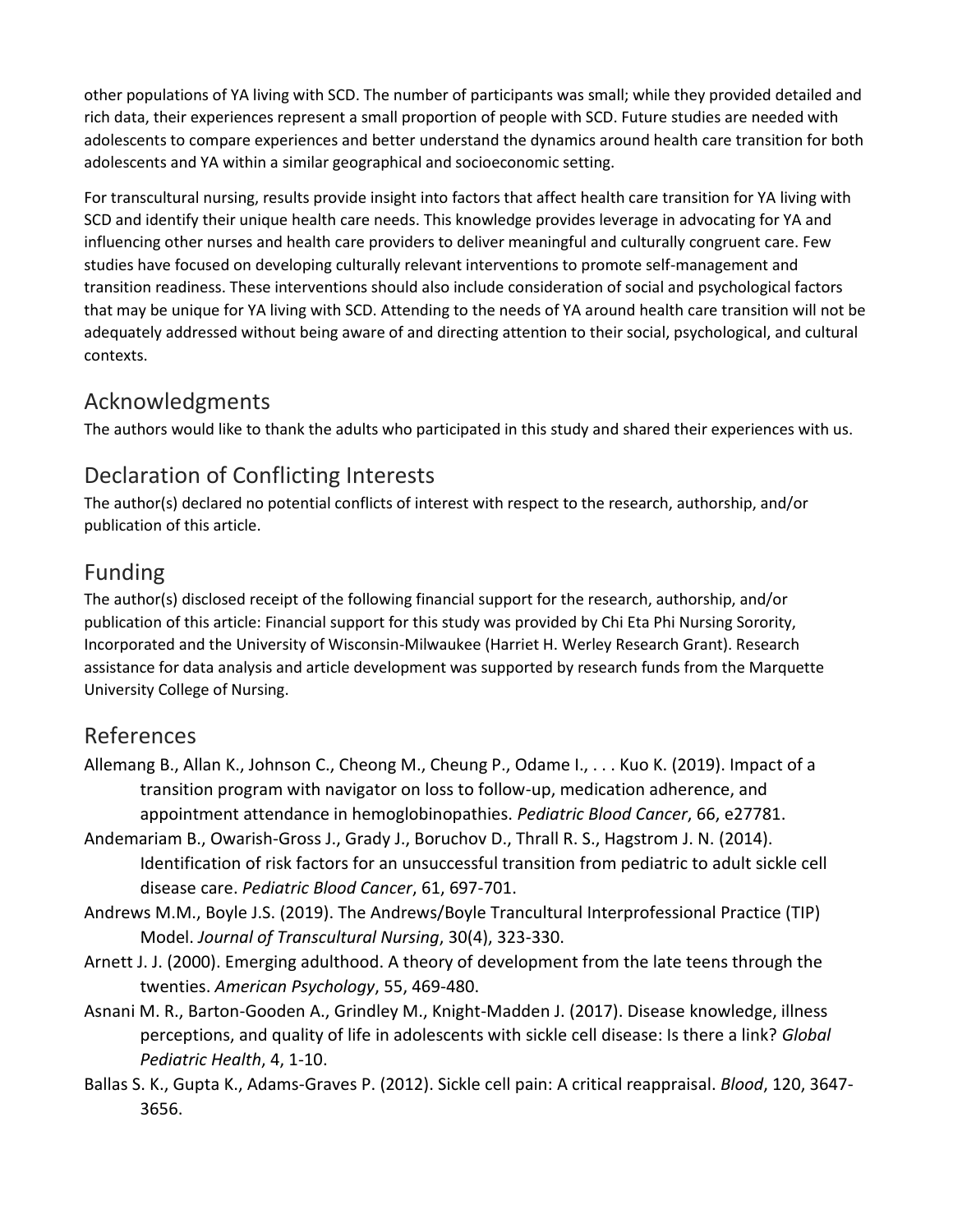- Bediako S., Lanzkron S., Diener-West M., Onojobi G., Beach M. C., Haywood C. (2016). The measure of sickle cell stigma: Initial findings from the improving patient outcomes through respect and trust study. *Journal of Health Psychology*, 21, 808-820.
- Bemrich-Stolz C. J., Halanych J. H., Howard T. H., Hilliard L. M., Lebensburger J. D. (2015). Exploring adult care experiences and barriers to transition in adult patients with sickle cell disease. *International Journal of Hematology and Therapy*, 1(1).
- Berens J. C., Jan S., Szalda D., Hanna C. M. (2017). Young adult with chronic illness: How can we improve transitions to adult care? *Pediatrics*, 139, e2017041.
- Braun V., Clarke V. (2008). Using thematic analysis in psychology. *Qualitative Research in Psychology*, 3, 77-101.
- Bryant R., Porter J. S., Sobota A. (2015). APHON/ASPHO policy statement for the transition of patients with sickle cell disease from pediatric to adult health care. *Journal of Pediatric Oncology Nursing*, 32, 355-359.
- Centers for Disease Control and Prevention. (2019). *Data and statistics on sickle cell disease*. Retrieved from <https://www.cdc.gov/ncbddd/sicklecell/data.html>
- Clayton-Jones D., Haglund K., Belknap R. A., Schaefer J., Thompson A. A. (2016). Spirituality and religiosity in adolescents living with sickle cell disease. *Western Journal of Nursing Research*, 38(6), 686-703.
- Crosby L. E., Quinn C. T., Kalinyak K. A. (2015). A biopsychosocial model for the management of patients with sickle-cell disease transiting to adult medical care. *Advances in Therapy*, 32, 293- 305.
- Debaun M., Telfair J. (2012). Transition and sickle cell disease. *Pediatrics*, 130, 926-935.
- Ezenwa M., Yao Y., Molokie R., Wang Z., Suarez M., Zhao Z., . . . Wilkie D. (2016). The association of sickle cell-related stigma with physical and emotional symptoms in patients with sickle cell pain. *Journal of Pain*, 17, S15.
- Galea S., Vlahov D. (2005). Urban health: Evidence, challenges, and directions. *Annual Review of Public Health*, 26, 341-365.
- Hamideh D., Alvarez O. (2013). Sickle cell disease related mortality in the United States (1999- 2009). *Pediatric Blood Cancer*, 60, 1482-1486.
- Haywood C., Bediako S., Lanzkron S., Diener-West M., Strouse J., Haythornwaite J., . . . IMPORT Investigators. (2014). An unequal burden: Poor patient-provider communication and sickle cell disease. *Patient Education and Counseling*, 96, 159-164.
- Hsu L. L., Green N. S., Donnell Ivy E., Neunert C. E., Smaldone A., Johnson S., . . . Martin M. (2016). Community health workers as support for sickle cell care. *American Journal of Preventive Medicine*, 51(1 Suppl. 1), S87-S98.
- Jenerette C., Brewer C. A., Crandall A., Ataga K. I. (2012). Preliminary validity and reliability of the Sickle Cell Disease Health-Related Stigma Scale. *Issues in Mental Health Nursing*, 33, 363-369.
- Jenerette C., Brewer C. A., Edwards L. J., Mishel M. H., Gil K. M. (2014). An intervention to decrease stigma in young adults with sickle cell disease. *Western Journal of Nursing Research*, 36, 599- 619.
- Lanzkron S., Sawicki G. S., Hassell K. L., Konstan M. W., Liem R. I., McColley S. A. (2018). Transition to adulthood and adult health care for patients with sickle cell disease or cystic fibrosis: Current practices and research priorities. *Journal of Clinical and Translational Science*, 2, 334-342.